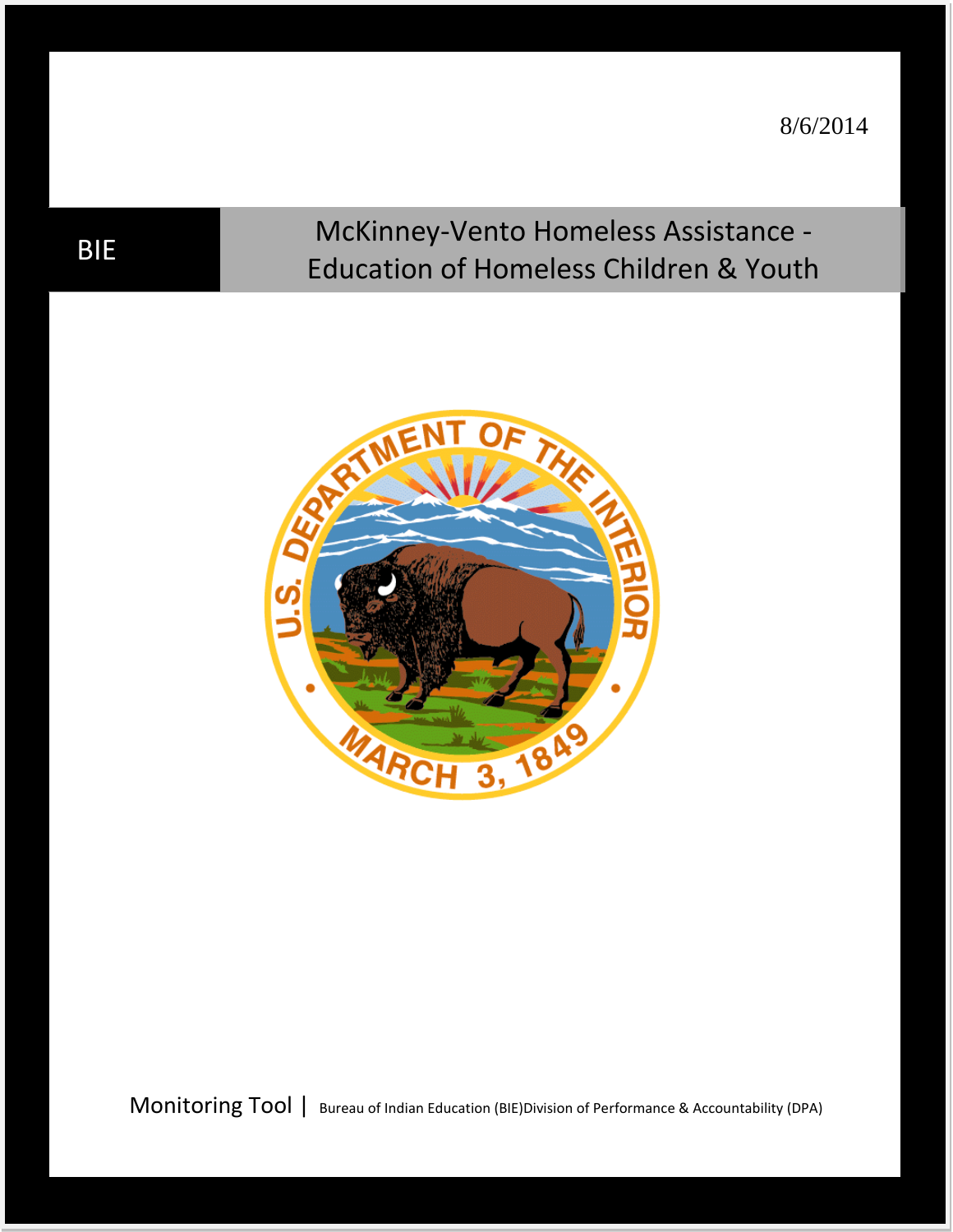| School Name: Name and School Name and School Name and School Name and School Name and School School School School School School School School School School School School School School School School School School School Sch |                                                                                                                       |  |  |  |  |  |  |
|--------------------------------------------------------------------------------------------------------------------------------------------------------------------------------------------------------------------------------|-----------------------------------------------------------------------------------------------------------------------|--|--|--|--|--|--|
|                                                                                                                                                                                                                                |                                                                                                                       |  |  |  |  |  |  |
|                                                                                                                                                                                                                                |                                                                                                                       |  |  |  |  |  |  |
| Award Amount (Subgrantee ONLY): 1999 1999                                                                                                                                                                                      |                                                                                                                       |  |  |  |  |  |  |
|                                                                                                                                                                                                                                |                                                                                                                       |  |  |  |  |  |  |
|                                                                                                                                                                                                                                |                                                                                                                       |  |  |  |  |  |  |
|                                                                                                                                                                                                                                |                                                                                                                       |  |  |  |  |  |  |
|                                                                                                                                                                                                                                |                                                                                                                       |  |  |  |  |  |  |
|                                                                                                                                                                                                                                |                                                                                                                       |  |  |  |  |  |  |
|                                                                                                                                                                                                                                |                                                                                                                       |  |  |  |  |  |  |
| <b>Monitoring Status:</b> (Please check the appropriate box)                                                                                                                                                                   |                                                                                                                       |  |  |  |  |  |  |
| Closed                                                                                                                                                                                                                         |                                                                                                                       |  |  |  |  |  |  |
| <b>Closed with Recommendations</b>                                                                                                                                                                                             |                                                                                                                       |  |  |  |  |  |  |
|                                                                                                                                                                                                                                | Must submit Approved Compliance Action Plan                                                                           |  |  |  |  |  |  |
| <b>Required Signatures:</b>                                                                                                                                                                                                    |                                                                                                                       |  |  |  |  |  |  |
|                                                                                                                                                                                                                                |                                                                                                                       |  |  |  |  |  |  |
|                                                                                                                                                                                                                                |                                                                                                                       |  |  |  |  |  |  |
|                                                                                                                                                                                                                                |                                                                                                                       |  |  |  |  |  |  |
| <b>Education Line Officer:</b>                                                                                                                                                                                                 | <u> 1989 - Johann Barn, mars ann an t-Amhainn an t-Amhainn an t-Amhainn an t-Amhainn an t-Amhainn an t-Amhainn an</u> |  |  |  |  |  |  |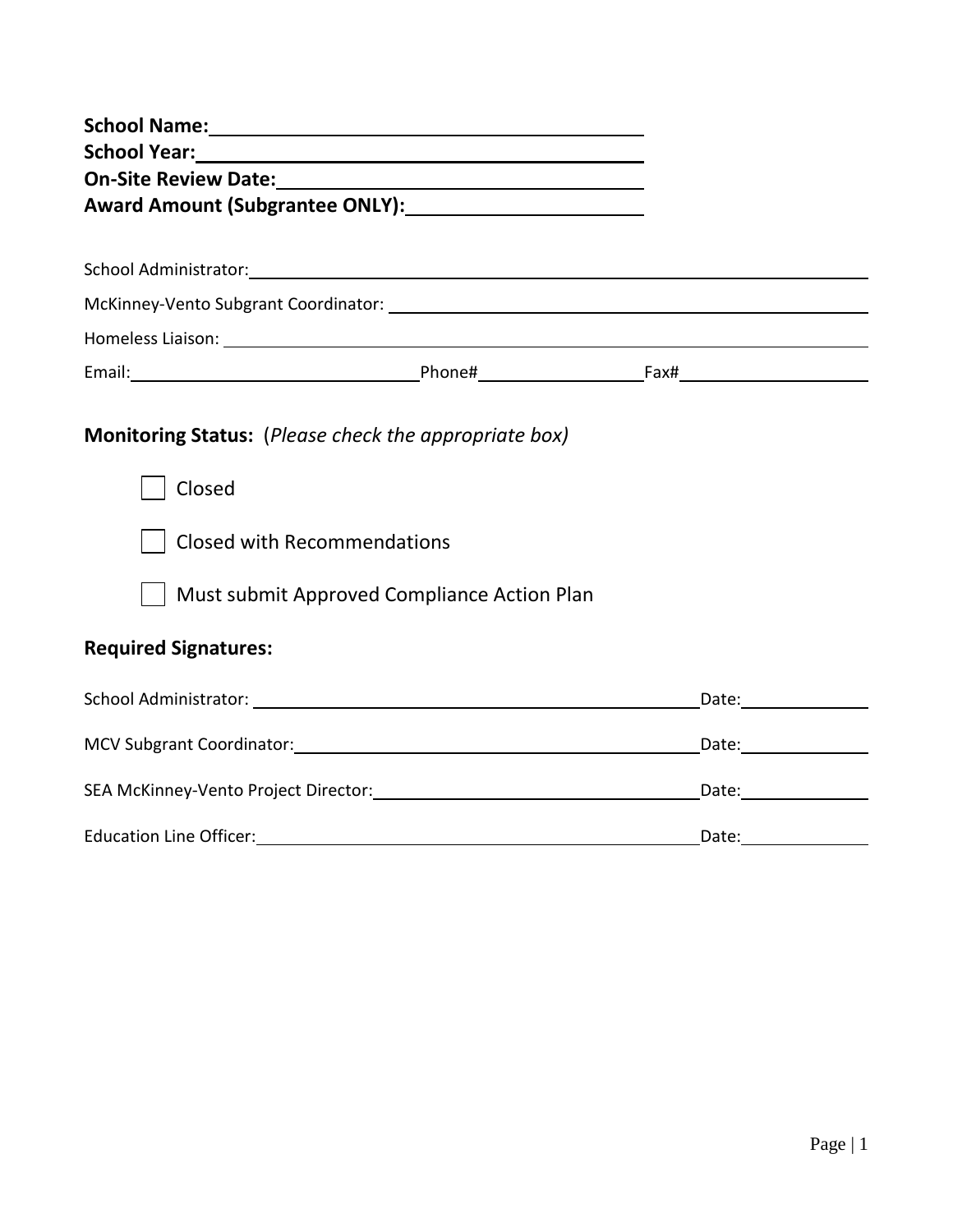# **MCKINNEY-VENTO HOMELESS EDUCATION MONITORING**

The McKinney-Vento Homeless Assistance Act (Title X, Part C, of ESEA) requires that the State Education Agency (SEA) conduct monitoring of Local Education Agencies (LEAs) with and without subgrants. The monitoring must be sufficient to ensure compliance with McKinney-Vento program requirements.  $[§722 (g) (2) (A)$  and  $(B)$ ].

The goals of the on-site monitoring will be used to:

- 1. Provide LEAs with McKinney-Vento subgrants technical assistance and support in administering their Homeless Education program.
- 2. Ensure that LEAs with McKinney-Vento subgrants have implemented their projects according to the application it submitted to the SEA.
- 3. Ensure that all LEAs have implemented a program that assures and supports the enrollment, attendance, and school success of homeless students.
- 4. Ensure that all LEAs are in compliance with federal & fiscal requirements concerning the program.

The monitoring will address the following requirements:

### **SEA Requirements**

- The SEA monitors and evaluates all schools in the BIE with and without subgrants to ensure compliance with the McKinney-Vento Program requirements [§722 (g) (2) (A) and (B)].
- The SEA implements processes to address the identification, enrollment and retention of homeless students through the coordination and collaboration with various programs and agencies within the community. [Title X,  $\frac{5722}{e}(e)(3)(E)$  and  $\frac{5722}{e}(g)(3)$ ]
- The SEA provides technical assistance to LEAs so that schools are meeting the requirements of the statute and implement programs to support homeless students.  $[§722 (g)]$
- The SEA must ensure that the plans of the LEAs receiving subgrants are servicing eligible homeless students and meet all requirements. [§723]
- The SEA has a system for ensuring disputes are addressed in a timely manner. [§722  $(g)(3)(E)$ ]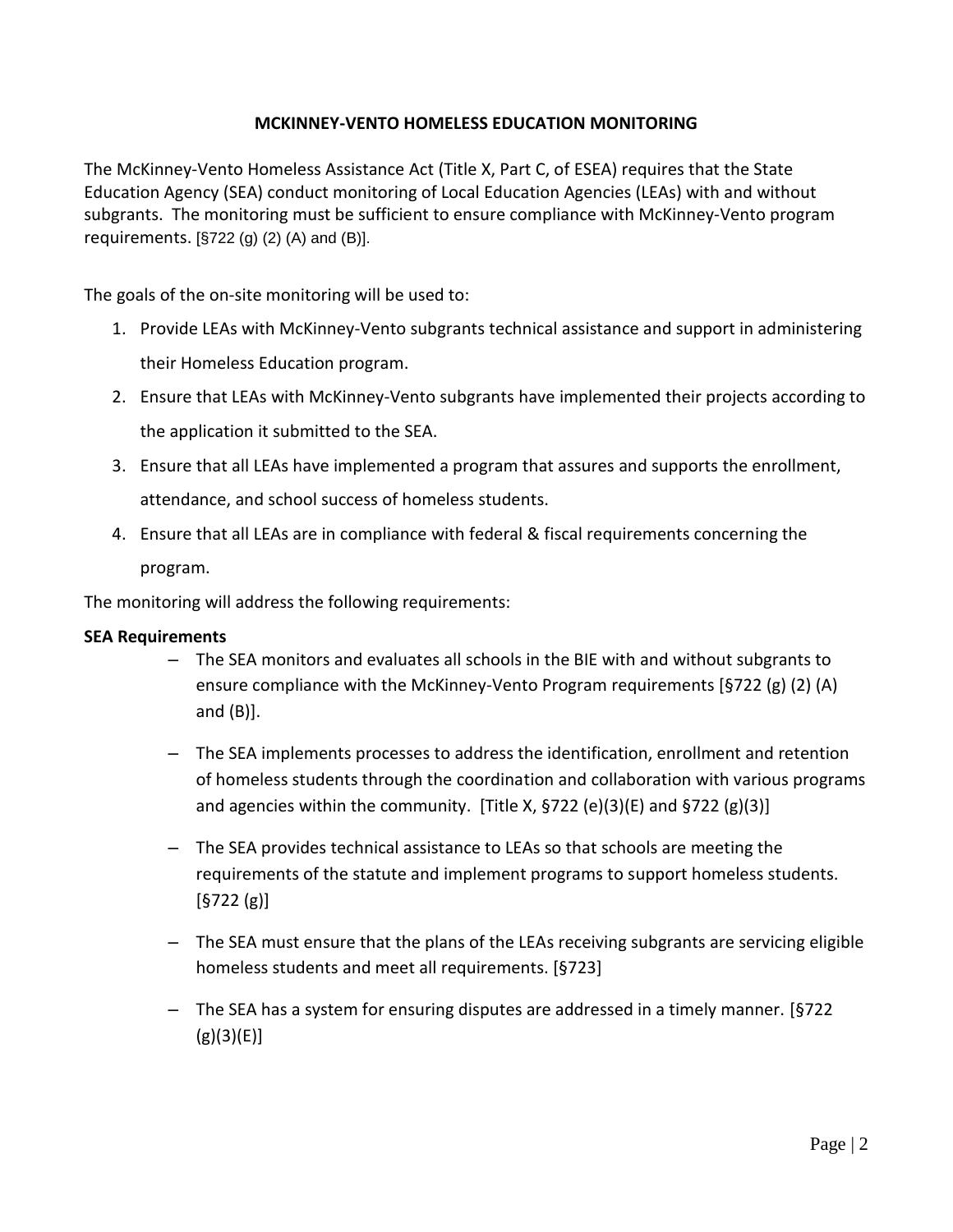## **LEA Requirements (All BIE Schools)**

- The school has a procedure in place to identify school-age homeless children and youth and ensure that they are attending and succeeding in school.
- The school has an evaluation process for programs supported by the subgrant (SUBGRANTEES ONLY)
- Public notice of educational rights of homeless children and youth is disseminated by LEA in places where families and youth are likely to be present (e.g., schools, shelters, soup kitchens), and in comprehensible formats (e.g., in Native Language, geared for low literacy, or other community need).
- Describe local partnerships and collaborations in which the project is engaged.
- The school has designated a staff person as the liaison for homeless children and youths, to carry out the duties described in paragraph (6)(A) of Title X, Part C, Sec. 1032, Subtitle B Sec.  $722(g)(1)(i)$  through (vii). All schools, local service providers, and advocates are informed of the liaison's duties, the definition of homeless, and Title X requirements.
- The school has a homeless education policy for the purpose of removing enrollment and retention barriers of homeless children and youth; the policy includes assurance that homeless children and youth are not stigmatized or segregated.
- The school's homeless education policy includes a section addressing dispute resolution.
- The school's homeless education policy describes how the school ensures the enrollment in school of origin, if feasible and in the best interest of the child, and provides transportation when requested.
- Homeless youth & children goals are integrated in Schoolwide Plan and Consolidated Schoolwide Budget
- Title I Set-Asides (recommended .5%)
- The school identifies their internal fiscal controls which accounts for the use of the subgrant funds that meet federal requirements. (SUBGRANTEES ONLY)

This on-site monitoring tool will be used for each Education of Homeless Children and Youth project on a rotating schedule to ensure compliance. The rotation will be once every five years for all BIE schools, or more often, if necessary. Also, the rotation will be once every grant cycle for LEAs that are receiving the subgrant.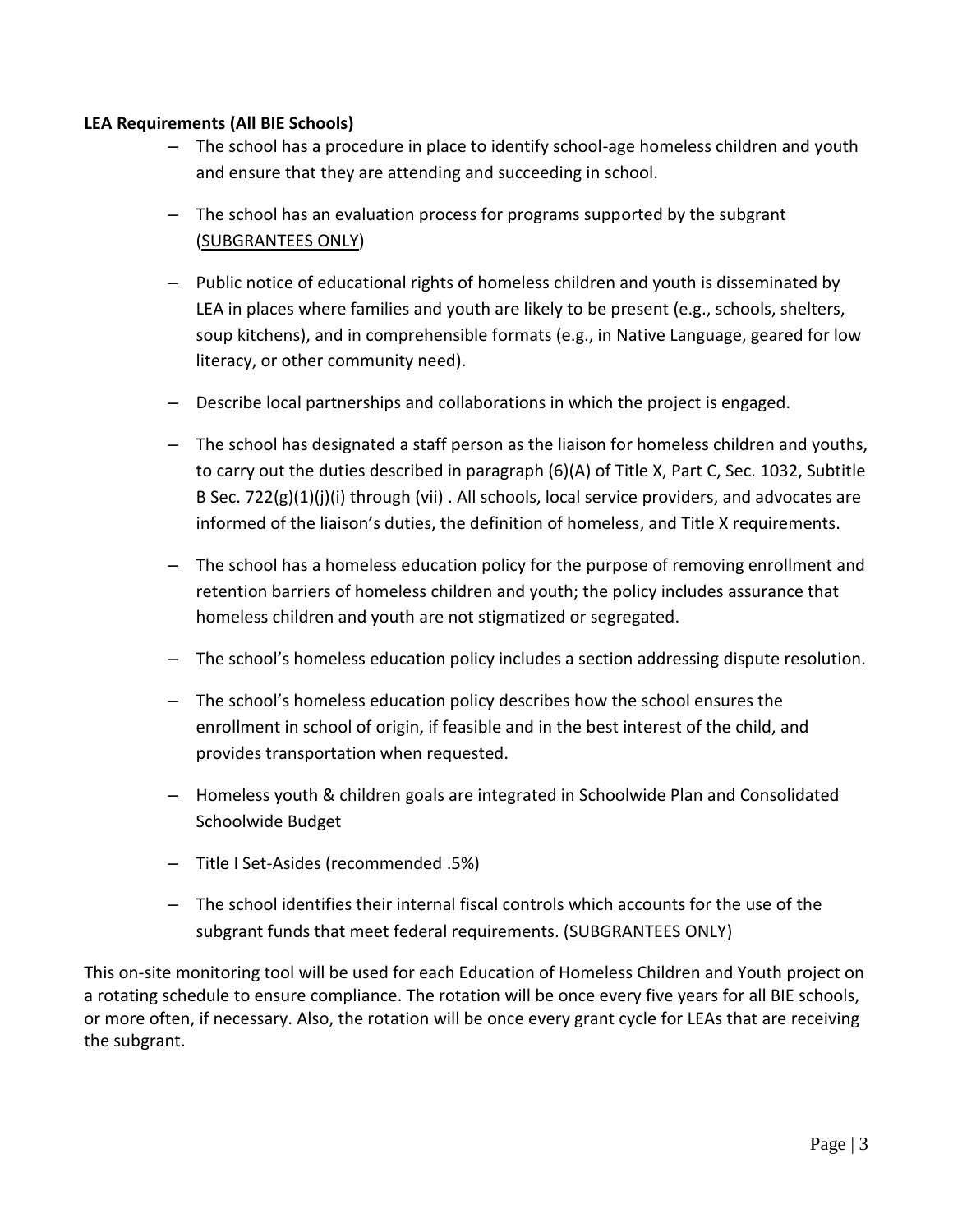**PART I**-The SEA implements processes to address the identification, enrollment and retention of homeless students through the coordination and collaboration with various programs and agencies within the community. [Title X, §722 (e)(3)(E) and §722 (g)(3)]

- 1. Total number of students identified:
- 2. Does this number appear to appropriately reflect the poverty indicators for this community?
- 3. Has the LEA set aside funds from its Title I, Part A allocation as required by ESEA?
	- Yes
	- No
- 4. If "yes", please provide the amount that was set-aside and provide statement below on how it was used. \$

# a. If 'No", please clarify reason for no Title 1A set-aside.

| $(Pre-12)$ | <b>Male</b> | Female | Public<br>Shelter | Private<br>Shelter | "Doubling Up"<br>Family lives with extended<br>family, friends, or non-<br>relatives | Other<br>(Cars, Motels, Campgrounds,<br>Substandard home, etc.) |
|------------|-------------|--------|-------------------|--------------------|--------------------------------------------------------------------------------------|-----------------------------------------------------------------|
| Pre-K      |             |        |                   |                    |                                                                                      |                                                                 |
| $K-5$      |             |        |                   |                    |                                                                                      |                                                                 |
| $6 - 8$    |             |        |                   |                    |                                                                                      |                                                                 |
| $9 - 12$   |             |        |                   |                    |                                                                                      |                                                                 |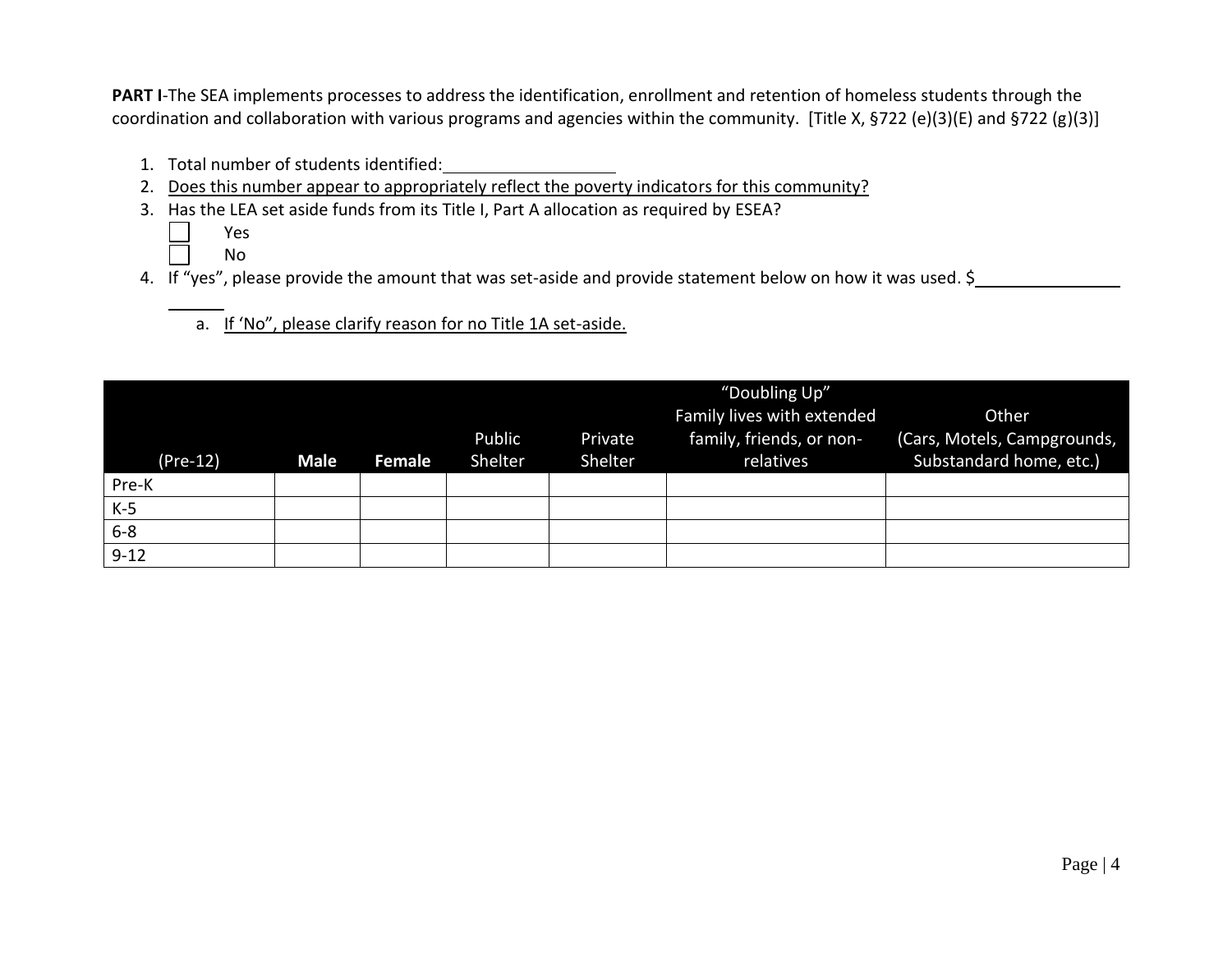| <b>HOMELESS LIAISON INDICATOR(S)</b>                               | <b>YES</b> | <b>NO</b> | <b>EVIDENCE</b> |
|--------------------------------------------------------------------|------------|-----------|-----------------|
| Provide the name and title of the Liaison designated for the<br>1. |            |           |                 |
| LEA:                                                               |            |           |                 |
|                                                                    |            |           |                 |
| Has the LEA established a procedure to assist designated<br>2.     |            |           |                 |
| school personnel in identifying homeless children? Describe        |            |           |                 |
| procedure.                                                         |            |           |                 |
|                                                                    |            |           |                 |
| Describe:                                                          |            |           |                 |
|                                                                    |            |           |                 |
|                                                                    |            |           |                 |
| Is there evidence how LEA informs parents of educational<br>3.     |            |           |                 |
| rights of their children and provides meaningful                   |            |           |                 |
|                                                                    |            |           |                 |
| opportunities to participate in the child's education?             |            |           |                 |
| Describe:                                                          |            |           |                 |
|                                                                    |            |           |                 |
| Does the LEA have a formal plan for disseminating<br>4.            |            |           |                 |
| information about programs for homeless children and               |            |           |                 |
| youth?                                                             |            |           |                 |
| Describe:                                                          |            |           |                 |
|                                                                    |            |           |                 |
|                                                                    |            |           |                 |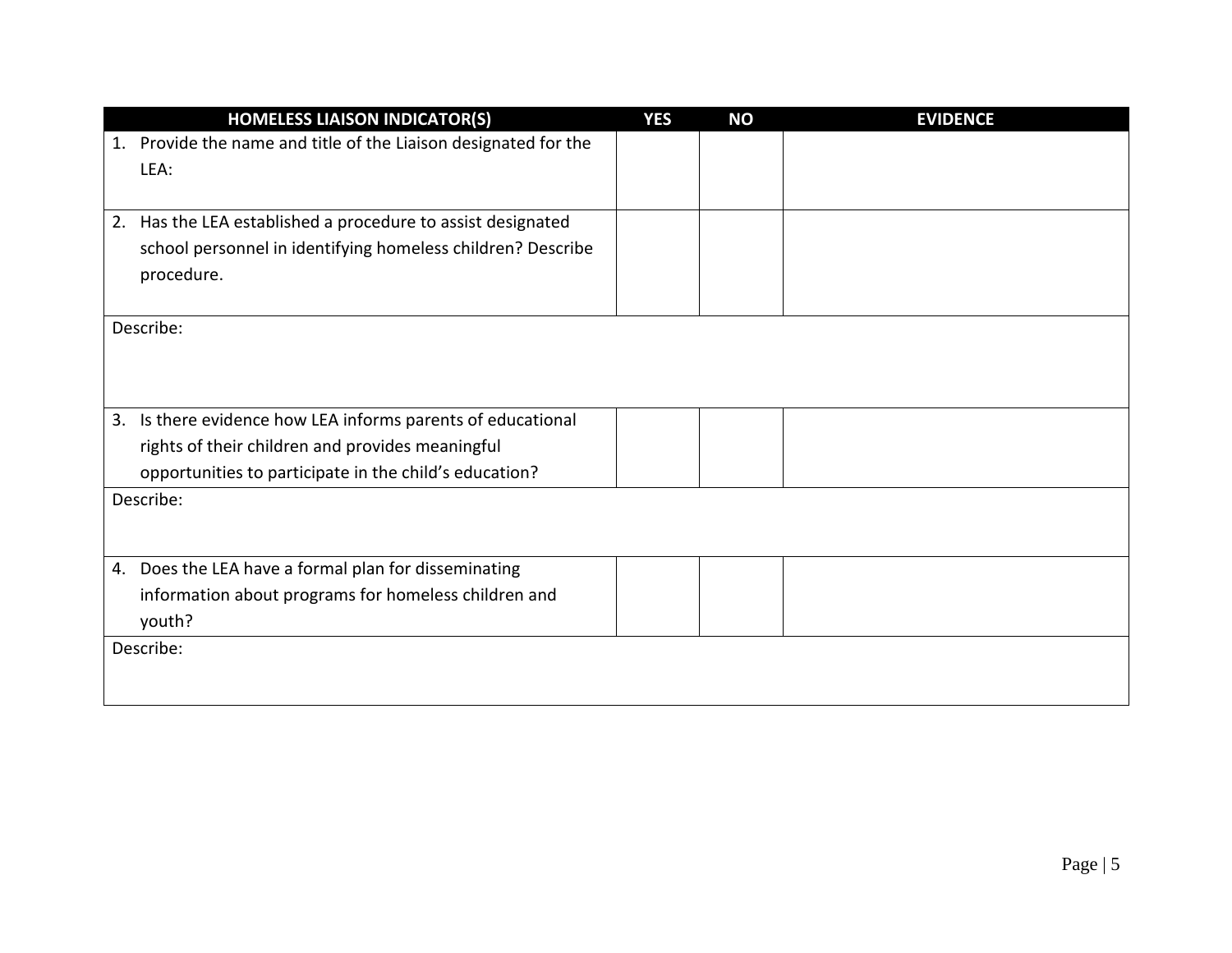| <b>ENROLLMENT INDICATOR(S)</b>                                  | <b>YES</b> | <b>NO</b> | <b>EVIDENCE</b> |
|-----------------------------------------------------------------|------------|-----------|-----------------|
| 1. Does the LEA have written policies and procedures for        |            |           |                 |
| enrollment, attendance, and school success of homeless          |            |           |                 |
| children and youth?                                             |            |           |                 |
| Describe:                                                       |            |           |                 |
|                                                                 |            |           |                 |
| 2. Are homeless children enrolled immediately without records   |            |           |                 |
|                                                                 |            |           |                 |
| that are normally required for enrollment (i.e. permanent       |            |           |                 |
| address, proof of residency, records from previous school,      |            |           |                 |
| proof of immunization, etc)?                                    |            |           |                 |
| Describe:                                                       |            |           |                 |
|                                                                 |            |           |                 |
| 3. What are the procedures that the LEA follows to identify     |            |           |                 |
| whether a student is in a homeless situation? Is there a        |            |           |                 |
| document used?                                                  |            |           |                 |
| Describe:                                                       |            |           |                 |
|                                                                 |            |           |                 |
|                                                                 |            |           |                 |
| 4. Are homeless students' records protected from                |            |           |                 |
| inappropriate disclosure? If so, describe the policies that are |            |           |                 |
| in place to protect students' privacy.                          |            |           |                 |
| Describe:                                                       |            |           |                 |
|                                                                 |            |           |                 |
| 5. Does the LEA have policies and procedures that ensure that   |            |           |                 |
| homeless students are not stigmatized or segregated             |            |           |                 |
| because of their homeless status?                               |            |           |                 |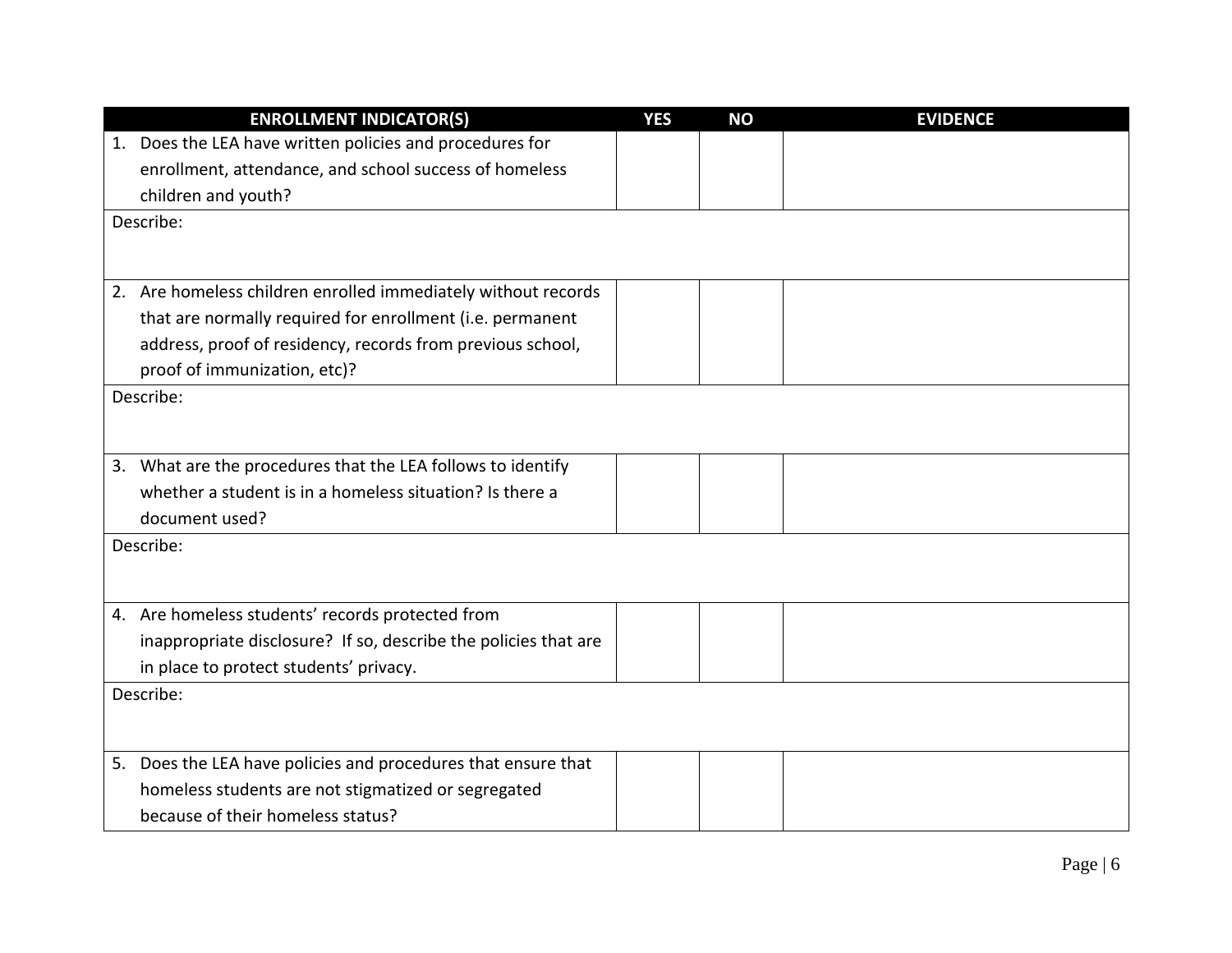| Describe:                                                                                                                                                                        |  |
|----------------------------------------------------------------------------------------------------------------------------------------------------------------------------------|--|
| 6. Does the LEA allow homeless students to enroll if they are<br>not living with a parent or legal guardian?                                                                     |  |
| Describe:                                                                                                                                                                        |  |
|                                                                                                                                                                                  |  |
| 7. Does the LEA have a process in transferring a homeless<br>student's school records to another school?                                                                         |  |
| Describe:                                                                                                                                                                        |  |
|                                                                                                                                                                                  |  |
| 8. Does the LEA engage parents and/or guardians of homeless<br>students and encourage their participation in their children's<br>education? What kinds of supports are provided? |  |
| Describe:                                                                                                                                                                        |  |
|                                                                                                                                                                                  |  |
| 9. Does the Homeless Policy provide guidance on                                                                                                                                  |  |
| communication with parents and/or guardians to conference                                                                                                                        |  |
| with the liaison, teacher, guidance counselor, or social                                                                                                                         |  |
| worker?                                                                                                                                                                          |  |
| Describe:                                                                                                                                                                        |  |
| 10. Does the Homeless Policy describe how parents and/or                                                                                                                         |  |
| guardians are provided reports regarding their student's                                                                                                                         |  |
| progress?                                                                                                                                                                        |  |
| Describe:                                                                                                                                                                        |  |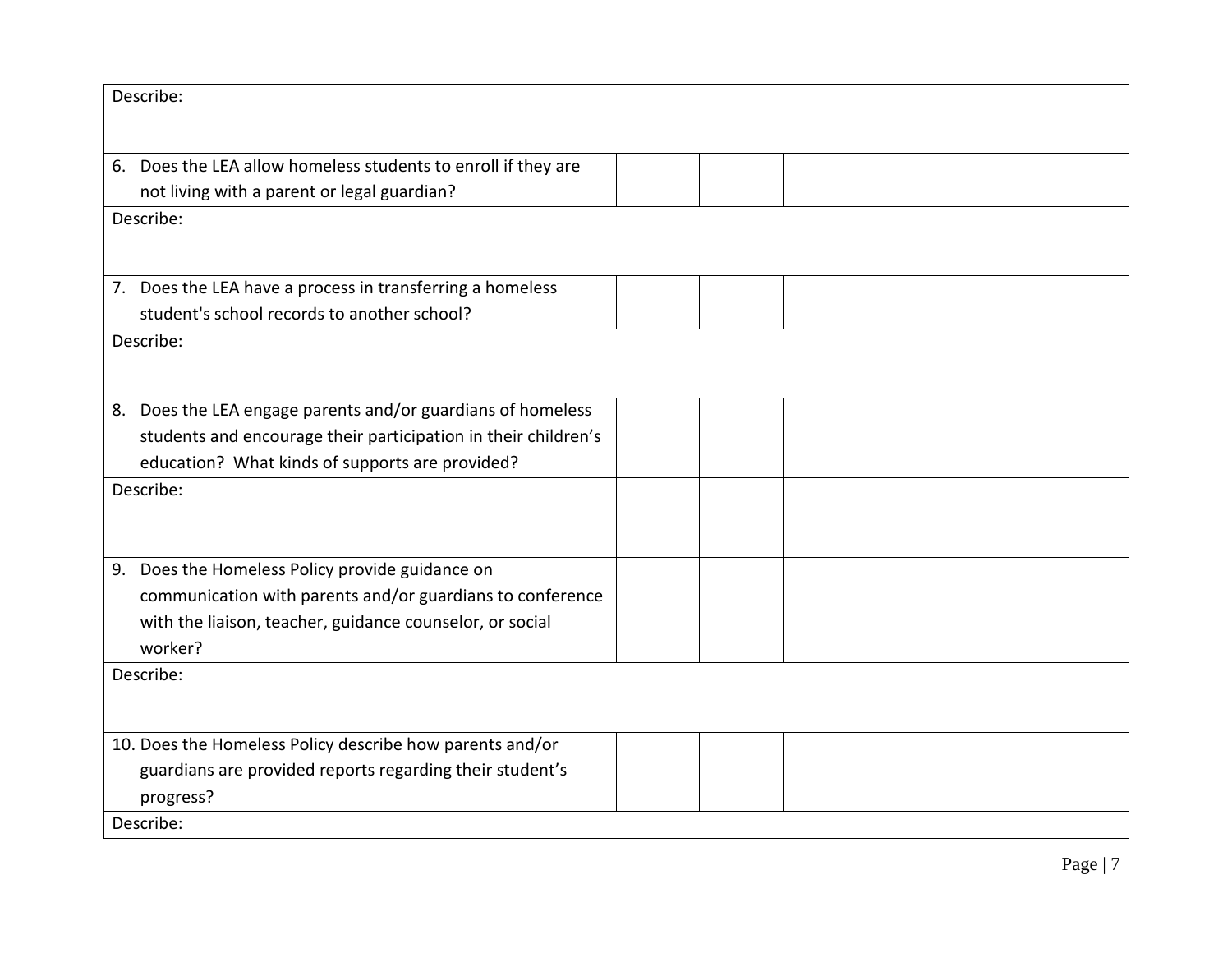| 11. Does the school ensure that homeless students participate |  |  |
|---------------------------------------------------------------|--|--|
| in services available to other students? Please name those    |  |  |
| services.                                                     |  |  |
| Describe:                                                     |  |  |
|                                                               |  |  |
|                                                               |  |  |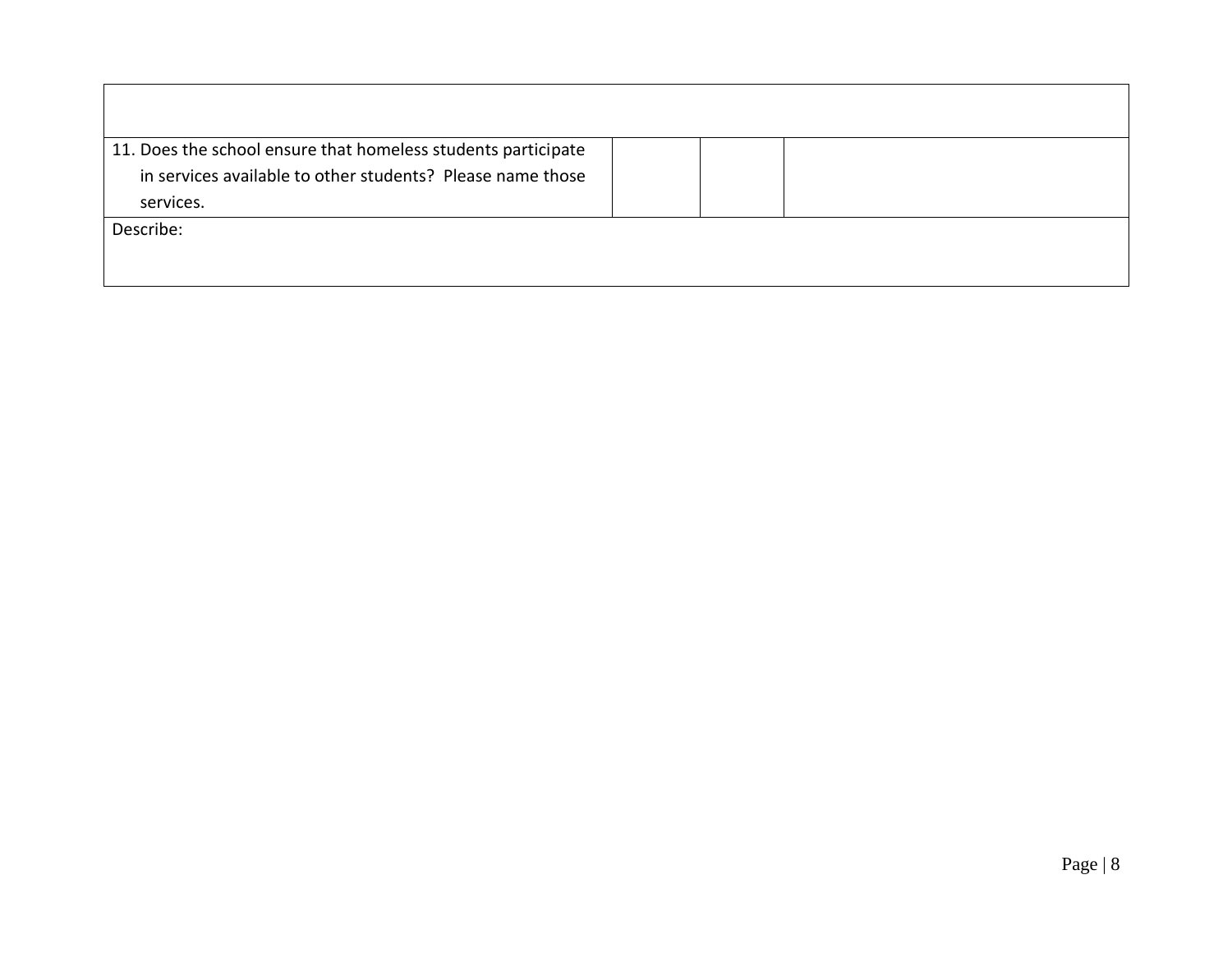| <b>COMMUNITY COLLABORATION/PARTNERSHIPS INDICATOR(S)</b>     | <b>YES</b> | <b>NO</b> | <b>EVIDENCE</b> |
|--------------------------------------------------------------|------------|-----------|-----------------|
| Does the school collaborate and partner with programs,<br>1. |            |           |                 |
| organizations, or service providers on services provided to  |            |           |                 |
| homeless students and their families?                        |            |           |                 |
| Describe:                                                    |            |           |                 |
|                                                              |            |           |                 |
|                                                              |            |           |                 |
| Have the coordinating activities been successful?<br>2.      |            |           |                 |
|                                                              |            |           |                 |
| Describe:                                                    |            |           |                 |
|                                                              |            |           |                 |
|                                                              |            |           |                 |
| 3.<br>Does the BIE Homeless Liaison communicate/collaborate  |            |           |                 |
| with Homeless Liaisons in neighboring public school          |            |           |                 |
| districts?                                                   |            |           |                 |
| Describe:                                                    |            |           |                 |
|                                                              |            |           |                 |
|                                                              |            |           |                 |

|    | <b>FINANCIAL/PROGRAM INDICATOR(S)</b>                    | YES | <b>NO</b> | <b>EVIDENCE</b> |
|----|----------------------------------------------------------|-----|-----------|-----------------|
| 1. | Does the school indicate the amount spent on homeless    |     |           |                 |
|    | education from the Title IA funds on the Consolidated    |     |           |                 |
|    | Schoolwide Budget?                                       |     |           |                 |
|    | Describe:                                                |     |           |                 |
|    |                                                          |     |           |                 |
|    |                                                          |     |           |                 |
| 2. | Are the programs provided to homeless students described |     |           |                 |
|    | in the school's Title I Schoolwide Plan?                 |     |           |                 |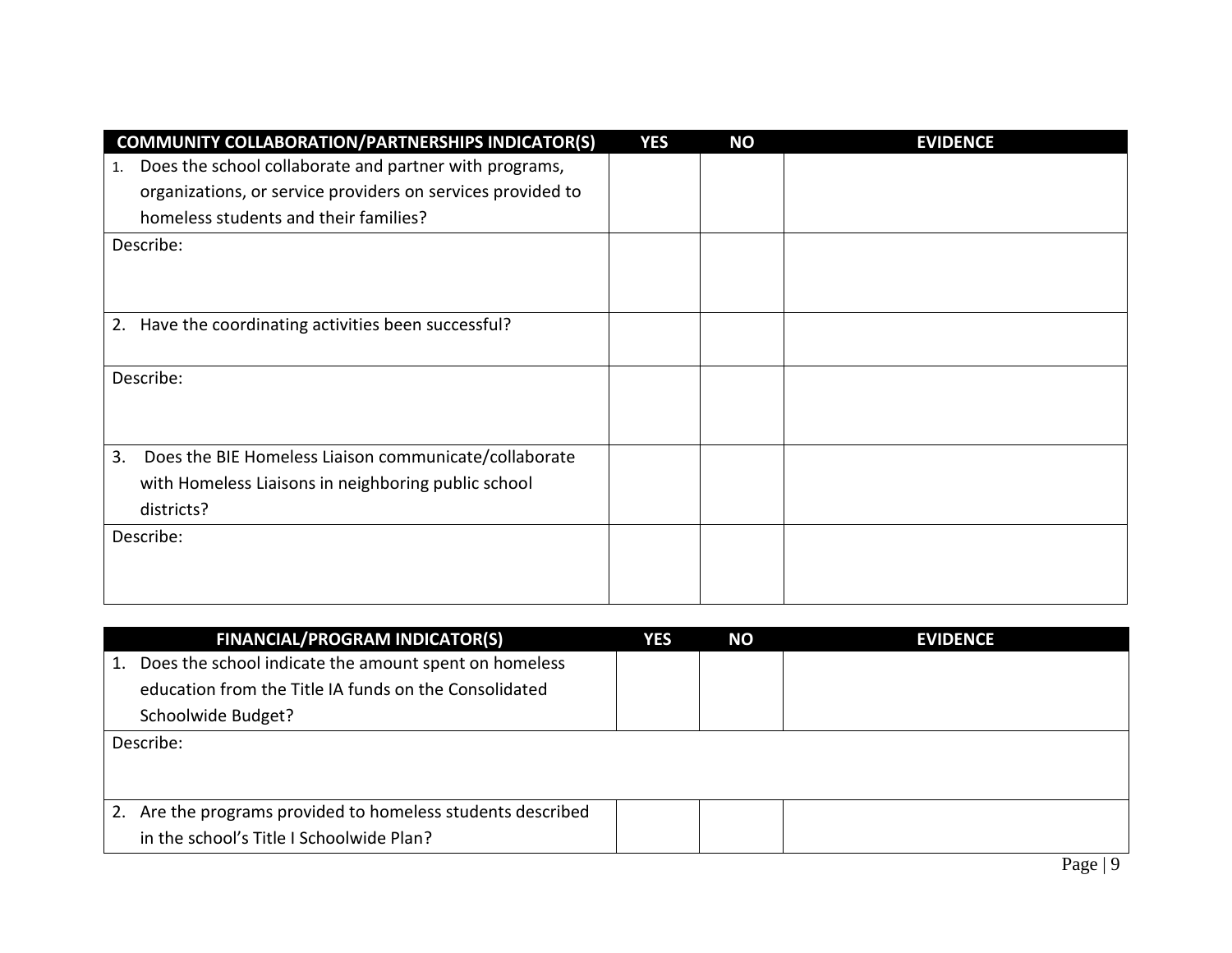| Describe:                                                     |  |  |
|---------------------------------------------------------------|--|--|
|                                                               |  |  |
| 3. What kinds of supports/services are provided with Title IA |  |  |
| funds?                                                        |  |  |
| Describe:                                                     |  |  |
|                                                               |  |  |
|                                                               |  |  |
|                                                               |  |  |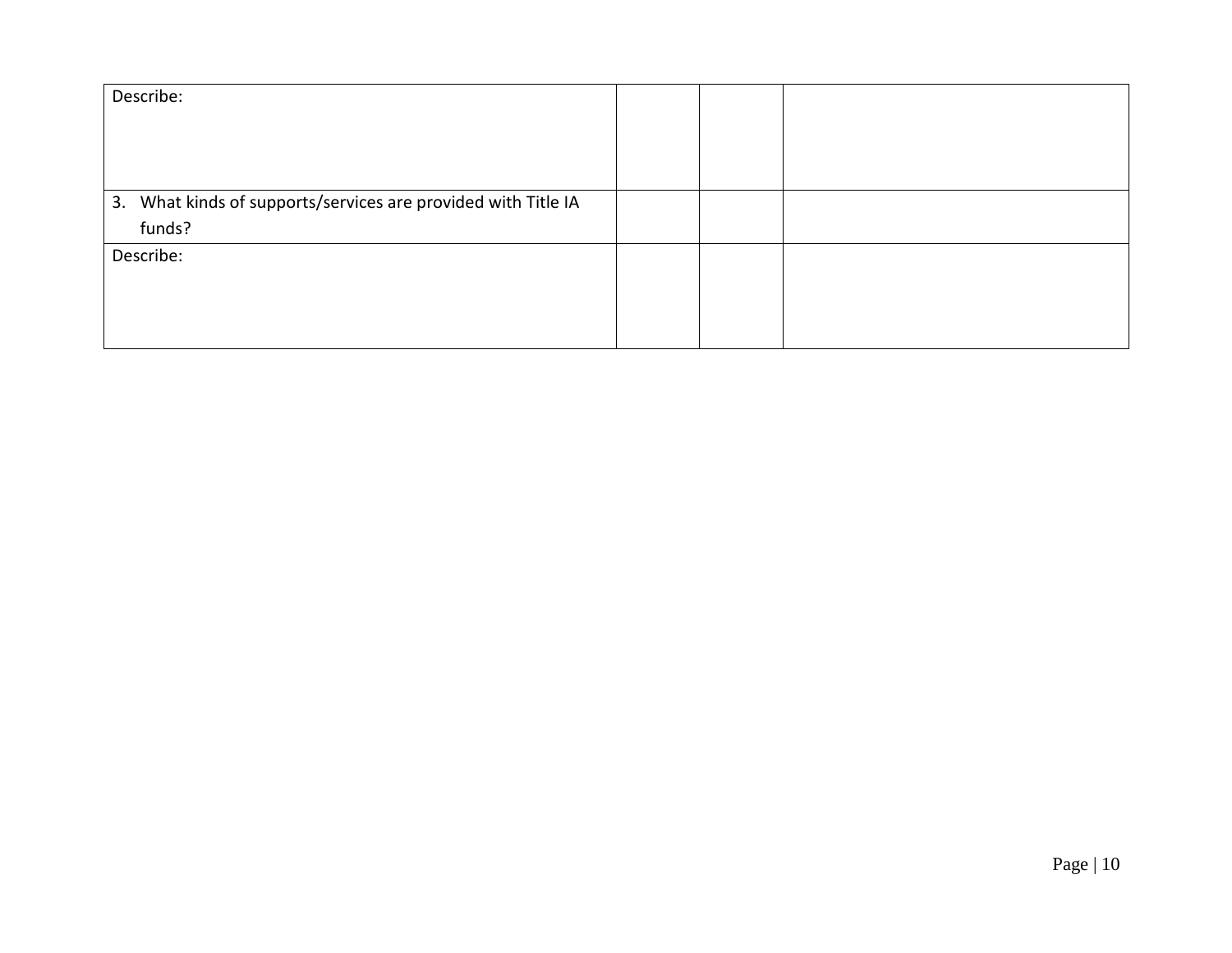**PART II-SUBGRANTEES** The BIE administers and awards the McKinney-Vento (MCV) subgrant. The MCV is awarded in a three (3) year cycle. Seventy-five percent (75%) of funds received will be distributed to schools (LEAs) on a competitive basis. Subgrant recipients must comply with requirements of the McKinney-Vento Act which apply to all schools (LEAs). Further, the indicators will also be reviewed in addition to the indicators provided in Part I.

| PROJECT ACTIVITIES INDICATOR(S)                                | <b>YES</b> | <b>NO</b> | <b>EVIDENCE</b> |
|----------------------------------------------------------------|------------|-----------|-----------------|
| Has the school been implementing the activities in their<br>1. |            |           |                 |
| subgrant?                                                      |            |           |                 |
| Describe:                                                      |            |           |                 |
|                                                                |            |           |                 |
| Has the school been implementing the service learning<br>2.    |            |           |                 |
| activities in their subgrant? SERVICE LEARNING ONLY            |            |           |                 |
| Describe:                                                      |            |           |                 |
|                                                                |            |           |                 |
|                                                                |            |           |                 |
| Does the school indicate the amount spent on homeless<br>3.    |            |           |                 |
| education from the Title I funds on the Consolidated           |            |           |                 |
| Schoolwide Budget?                                             |            |           |                 |
| Describe:                                                      |            |           |                 |
|                                                                |            |           |                 |
| Does the school administrator, homeless liaison attend<br>4.   |            |           |                 |
| webinar trainings provided throughout the year?                |            |           |                 |
| Describe:                                                      |            |           |                 |
|                                                                |            |           |                 |
|                                                                |            |           |                 |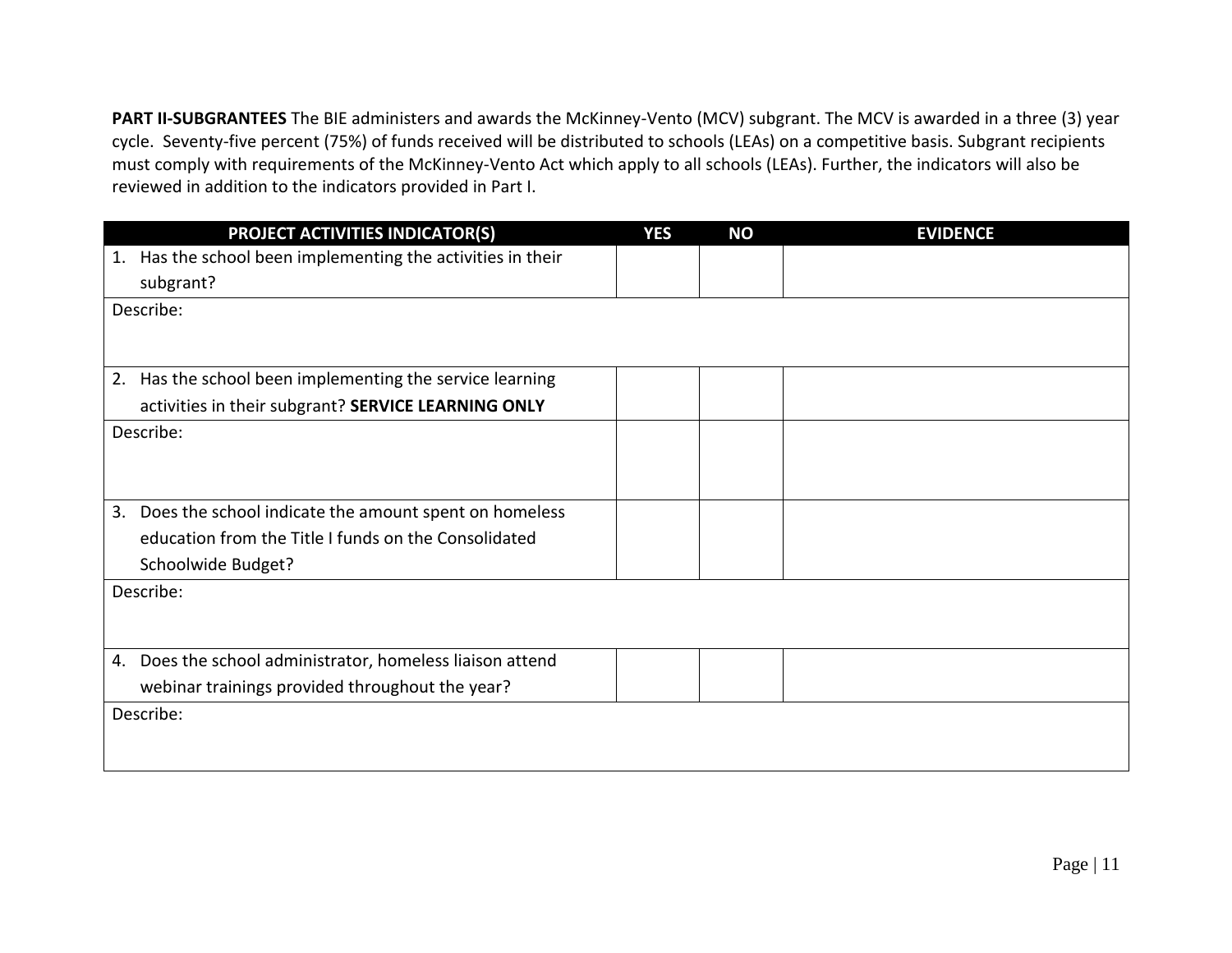| <b>PROJECT EVALUATION INDICATOR(S)</b>                    | <b>YES</b> | <b>NO</b> | <b>EVIDENCE</b> |
|-----------------------------------------------------------|------------|-----------|-----------------|
| 1. Are activities that the school is providing evaluated? |            |           |                 |
| Describe:                                                 |            |           |                 |
|                                                           |            |           |                 |
| 2.<br>Has school been consistent in submitting reporting  |            |           |                 |
| documents?                                                |            |           |                 |
|                                                           |            |           |                 |
| Describe:                                                 |            |           |                 |
|                                                           |            |           |                 |
|                                                           |            |           |                 |
| 3.<br>Has school been submitting data into NASIS?         |            |           |                 |
| Describe:                                                 |            |           |                 |
|                                                           |            |           |                 |
| How does school track academic progress of homeless<br>4. |            |           |                 |
| students?                                                 |            |           |                 |
| Describe:                                                 |            |           |                 |
|                                                           |            |           |                 |
|                                                           |            |           |                 |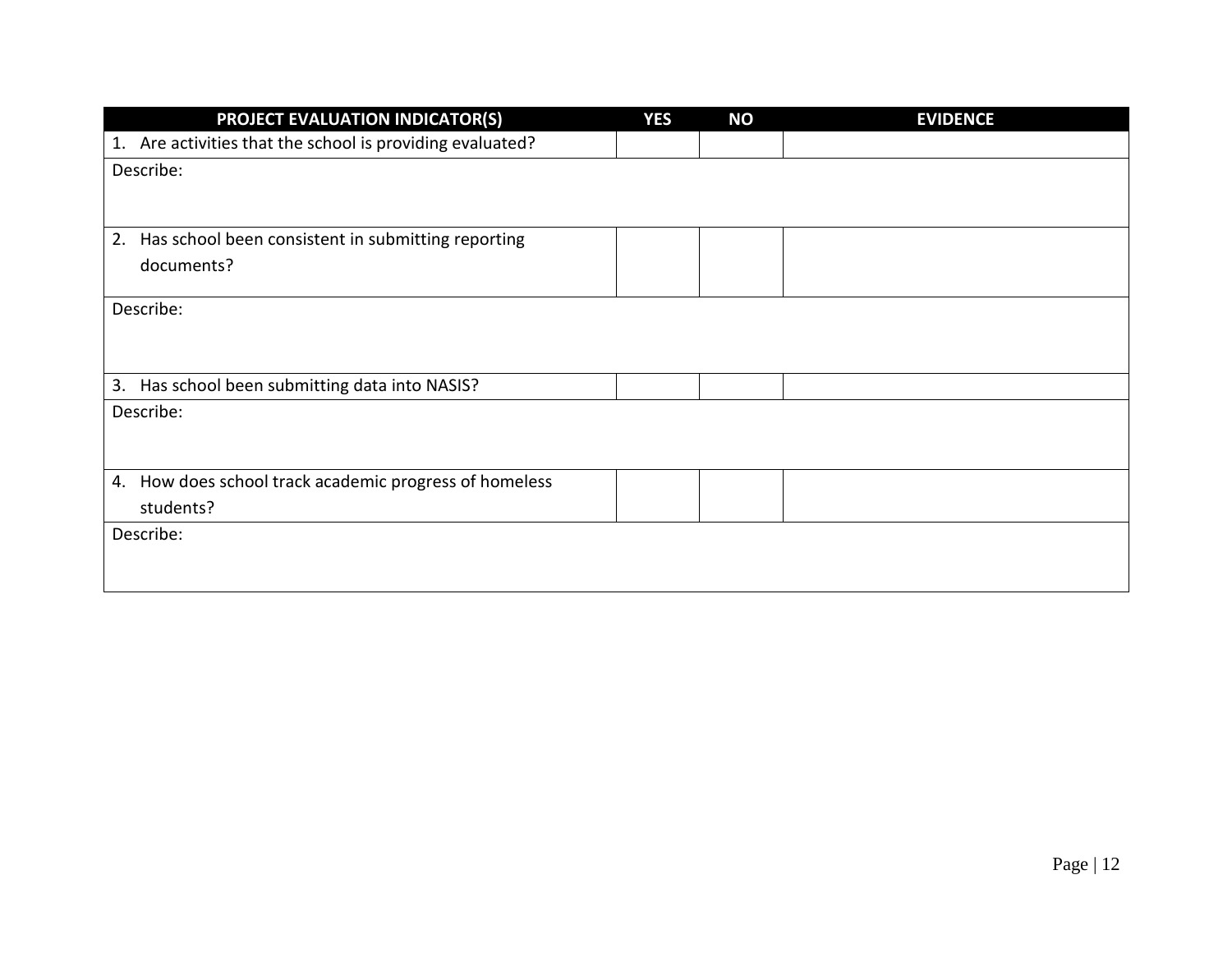| <b>FINANCIAL INDICATOR(S)</b>                                 | <b>YES</b> | <b>NO</b> | <b>EVIDENCE</b> |
|---------------------------------------------------------------|------------|-----------|-----------------|
| 1. Are the activities found in the approved application       |            |           |                 |
| evaluated?                                                    |            |           |                 |
| Describe:                                                     |            |           |                 |
|                                                               |            |           |                 |
|                                                               |            |           |                 |
| 2. Has school been consistent in submitting reporting         |            |           |                 |
| documents? (ie. MCV, Native Star)                             |            |           |                 |
| Describe:                                                     |            |           |                 |
|                                                               |            |           |                 |
|                                                               |            |           |                 |
| 3. Has school been submitting data into NASIS?                |            |           |                 |
| Describe:                                                     |            |           |                 |
|                                                               |            |           |                 |
|                                                               |            |           |                 |
| 4. Does school track academic progress of homeless students?  |            |           |                 |
| Describe:                                                     |            |           |                 |
|                                                               |            |           |                 |
| 5. Are McKinney funds being used to supplement and not        |            |           |                 |
| supplant other federal, state, or local funds?                |            |           |                 |
| Describe:                                                     |            |           |                 |
|                                                               |            |           |                 |
|                                                               |            |           |                 |
| 6. Are grant expenditures consistent with the approved budget |            |           |                 |
| found in the grant application?                               |            |           |                 |
|                                                               |            |           |                 |
|                                                               |            |           |                 |
|                                                               |            |           |                 |